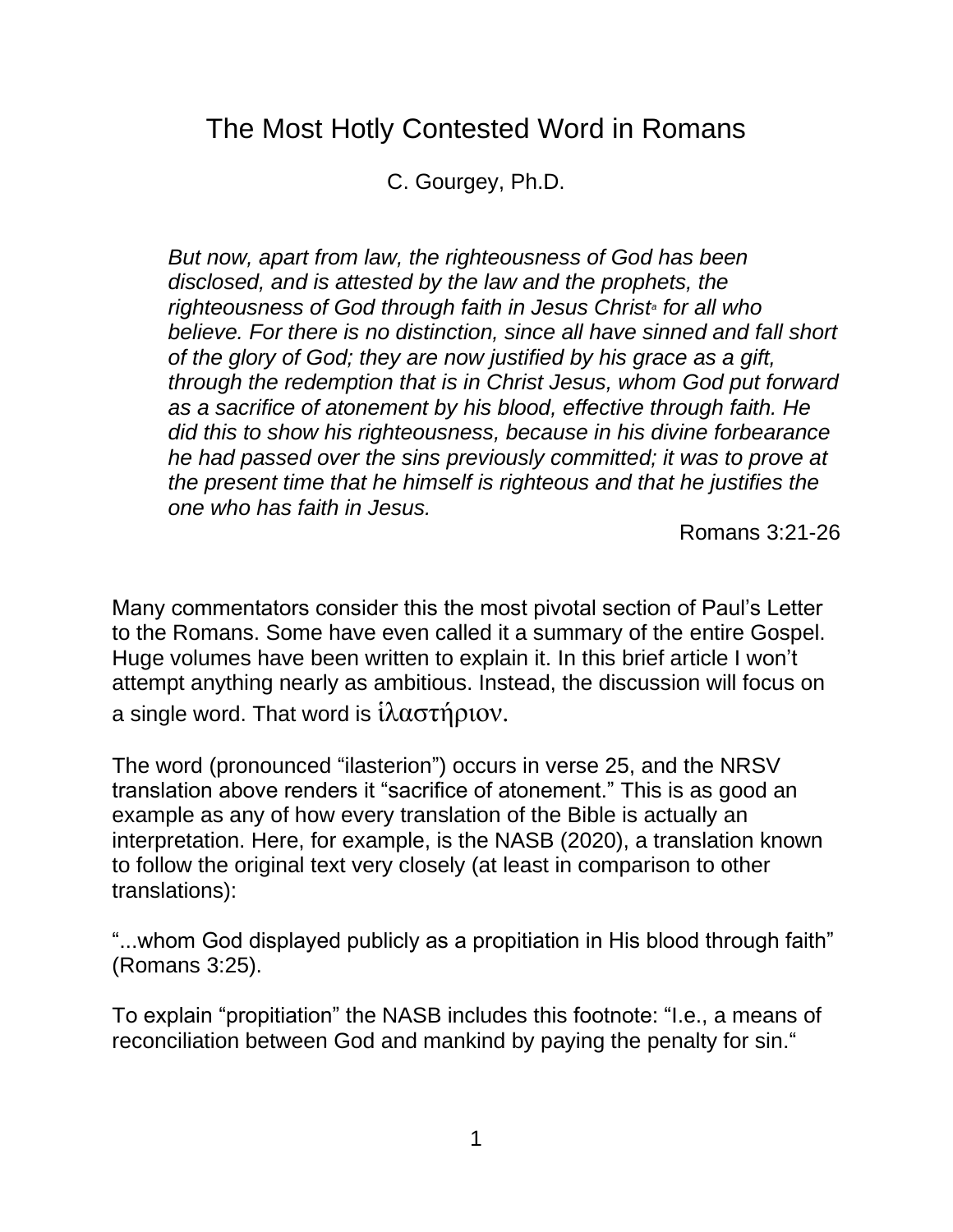Thus according to both the NRSV and the NASB, Paul is propounding the doctrine of penal substitutionary atonement: that the manner in which Christ died was a way of making payment for our sins, incurring the deserved punishment in our place.

But none of that is in what Paul actually wrote.

The Greek goes like this:

ὃν προέθετο ὁ θεὸς ἱλαστήριον διὰ [τῆς] πίστεως ἐν τῷ αὐτοῦ αἵματι.

Here is a literal translation of the Greek:

"...whom God set forth as  $\hat{i} \lambda \alpha \sigma \tau \hat{\eta} \rho \nu \partial \nu$  through faith in his blood" (Romans 3:25).

I will come soon to the translation of  $i\lambda\alpha\sigma\tau\eta\rho\mu$  For the moment, let's just note that in comparison to a literal rendering, the versions even in the two very reputable translations just cited seem like paraphrases. It is exceedingly difficult to read the New Testament apart from the influence of centuries of church theology that we tend to take for granted. According to the traditional interpretation, Paul is stating that Christ served as a sacrifice to atone for our sins, and by that action we who have faith in Christ are "justified" (i.e., considered as not having sinned), so that we may escape the judgment and punishment that was due to us.

To arrive at this interpretation, one must read many assumptions into the text. There is also a tendency to add extra words: for example, "effective" (NRSV) and "publicly" (NASB) do not occur in the Greek, and as we shall see, neither do "sacrifice," "atonement," nor "propitiation." Other translations are even freer. Translators must constantly make decisions, many of them difficult, with the inevitable result that often they end up guiding the reader toward their understanding of what the text means. That is hard if not impossible to avoid. A translator must first determine what the text means in order to choose the right words in the target language, and so, right or wrong, the translator's take on the text is what the reader is left with.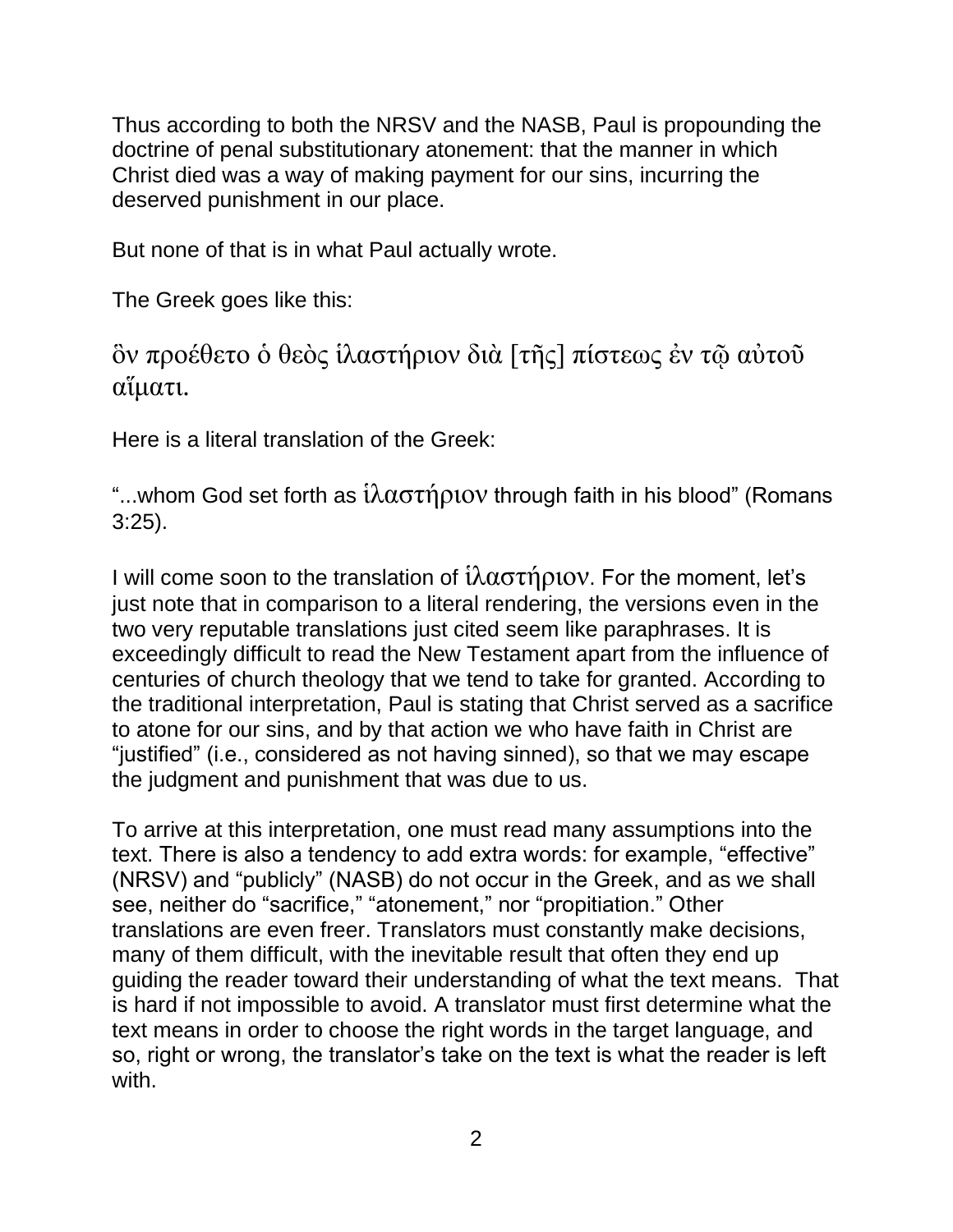I have no more access to the mind of Paul than do any of these translators, and their expertise in Greek, far greater than mine, is not in question. I am only suggesting that in understanding this passage we try as much as possible not to go beyond its actual words.

So to understand  $\hat{i}\lambda\alpha\sigma\tau\hat{\eta}$  provide like how it is used elsewhere in the Bible. The word itself occurs in only one other place in the New Testament, Hebrews 9:5:

In [the Holy of Holies] stood the golden altar of incense and the ark of the covenant overlaid on all sides with gold, in which there were a golden urn holding the manna, and Aaron's rod that budded, and the tablets of the covenant; above it were the cherubim of glory overshadowing the mercy seat. Of these things we cannot speak now in detail. (Hebrews 9:4-5)

The word translated "mercy seat" is  $\hat{i} \lambda \alpha \sigma \hat{\tau}$  now And while the word is rare in the New Testament, it occurs several times in the LXX, mostly in Exodus and Leviticus. In all those instances it translates the Hebrew word ת ֶר ֹּפַּכ, which means "cover" and refers to the golden cover of the Ark of the Covenant as it lay in the Holy of Holies. Ever since Tyndale, Christian Bibles have translated this Hebrew word "mercy seat." This is the same meaning the word has in Hebrews: the golden cover on top of the ark.

There are just a few places in the LXX where  $i\lambda\alpha\sigma\tau\eta\rho\iota o\mathbf{v}$  translates a different Hebrew word, all in Ezekiel, verses 43:14,17,20. Here the Hebrew word is עֲזָרֵה, which refers to a ledge around the altar of the new Temple. In no case in the Bible is  $i\lambda$ αστήριον used to actually mean "sacrifice," and much less "sacrifice of atonement."

So how did we come to "sacrifice of atonement" (NRSV) or "propitiation" (NASB)? "Propitiation" (as opposed tio "expiation," which simply means the erasure of sin) means placating God or gods so as to turn away the divine anger. Words related to ἱλαστήριον may have had this kind of meaning in some forms of ancient literature. But commenting on the use of ἱλαστήριον in Romans 3:25, the United Bible Society's Translator's Handbook says: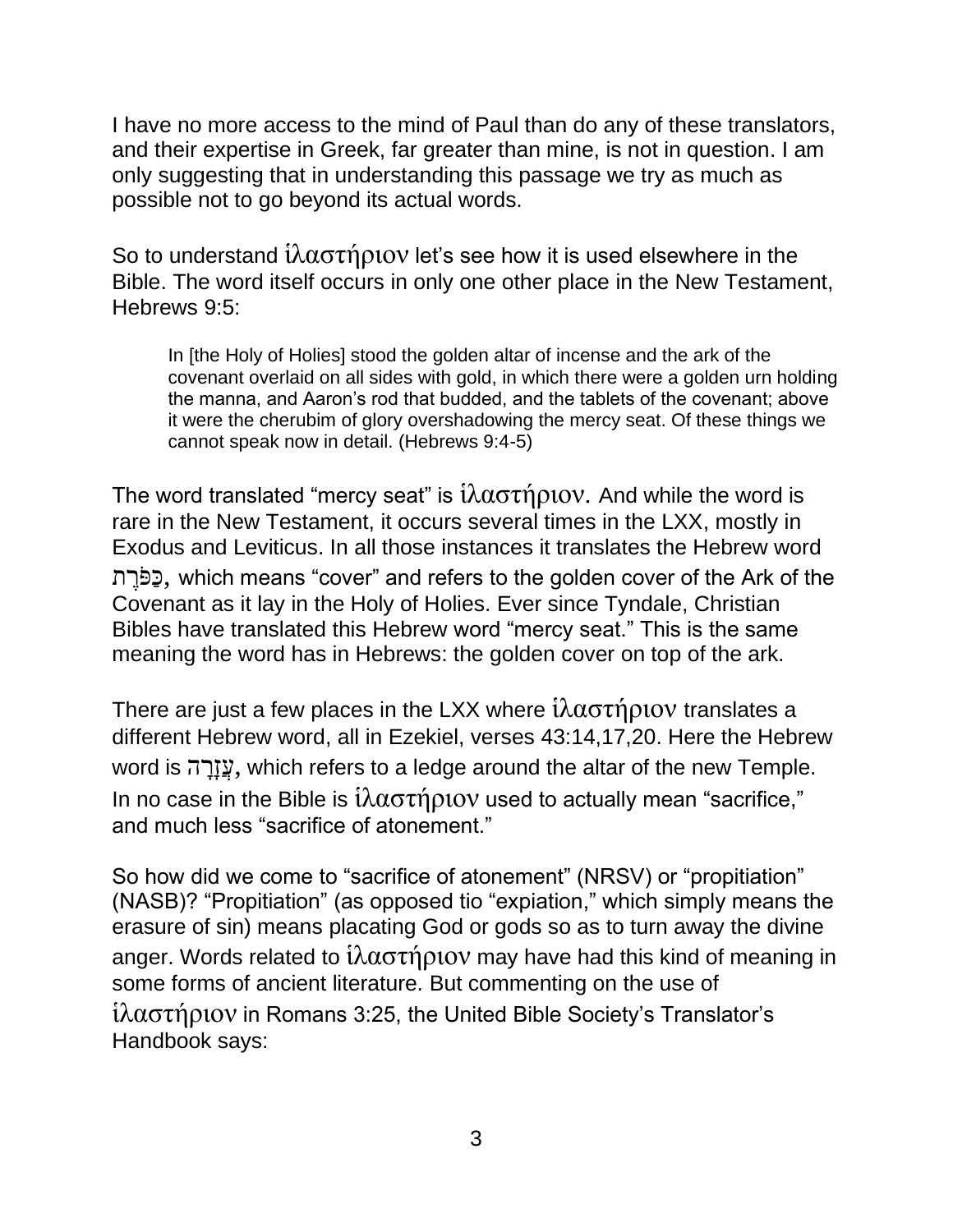Although this noun (and its related forms) is sometimes used by pagan writers in the sense of propitiation (that is, an act to appease or placate a god), it is never used this way in the Old Testament. There God never appears as the object of this noun (that is, the one who is placated), though God does appear as the subject with sin as the object, in which case the meaning is "God expiates (that is, forgives) sins." For this reason, the meaning of expiation (equivalent to TEV the means by which [people]'s sins are forgiven) is a much more accurate translation than propitiation (see Moffatt and Phillips "the means of propitiation").

So ἱλαστήριον is not a sacrifice, and it is not a propitiation. Yes, the sacrificed animal's blood was sprinkled on the ark cover or "mercy seat" on the Day of Atonement. But the mercy seat itself was not the sacrifice. It was the place through which God's grace became manifest. The word in fact is related to a word meaning to be gracious or merciful (cf. Luke 18:13).

So how might one translate this phrase? Here is what I would suggest: "whom God set forth as the place of God's mercy." This is both more accurate, and avoids reading into the text a doctrine that came later. It also suggests an image of Christ as a place where God's love can actually be felt. That too may be a bit of commentary, but it is less a departure from the text than is the tendency to read into the passage the doctrine of substitutionary atonement.

But might not Jesus's death be considered a sacrifice? Yes, certainly – in the sense that he gave his life to demonstrate to all of us that God remains with us even through the worst we may be called upon to suffer. Looking at it this way avoids the notion that the shedding of blood and a brutal death are necessary to deflect the wrath of a punishing God.

Death cannot be the agent of the forgiveness of sins. For then one might ask, what about all those many thousand crucified innocents who suffered much more than Jesus? For Jesus died the night he was crucified, while most others lay hanging from the cross for days, their bodies attacked by birds of prey from above and by dogs and wild beasts from below. How could the death of Jesus achieve atonement, while the suffering of those others counted for nothing? If we are careful with our translations, we need not fall into such theological conundrums.

The greatest difficulty in reading the New Testament is separating the text from the complex web of interpretations imposed upon it by centuries of theology, including the tendency of Gentile interpreters to take literally what